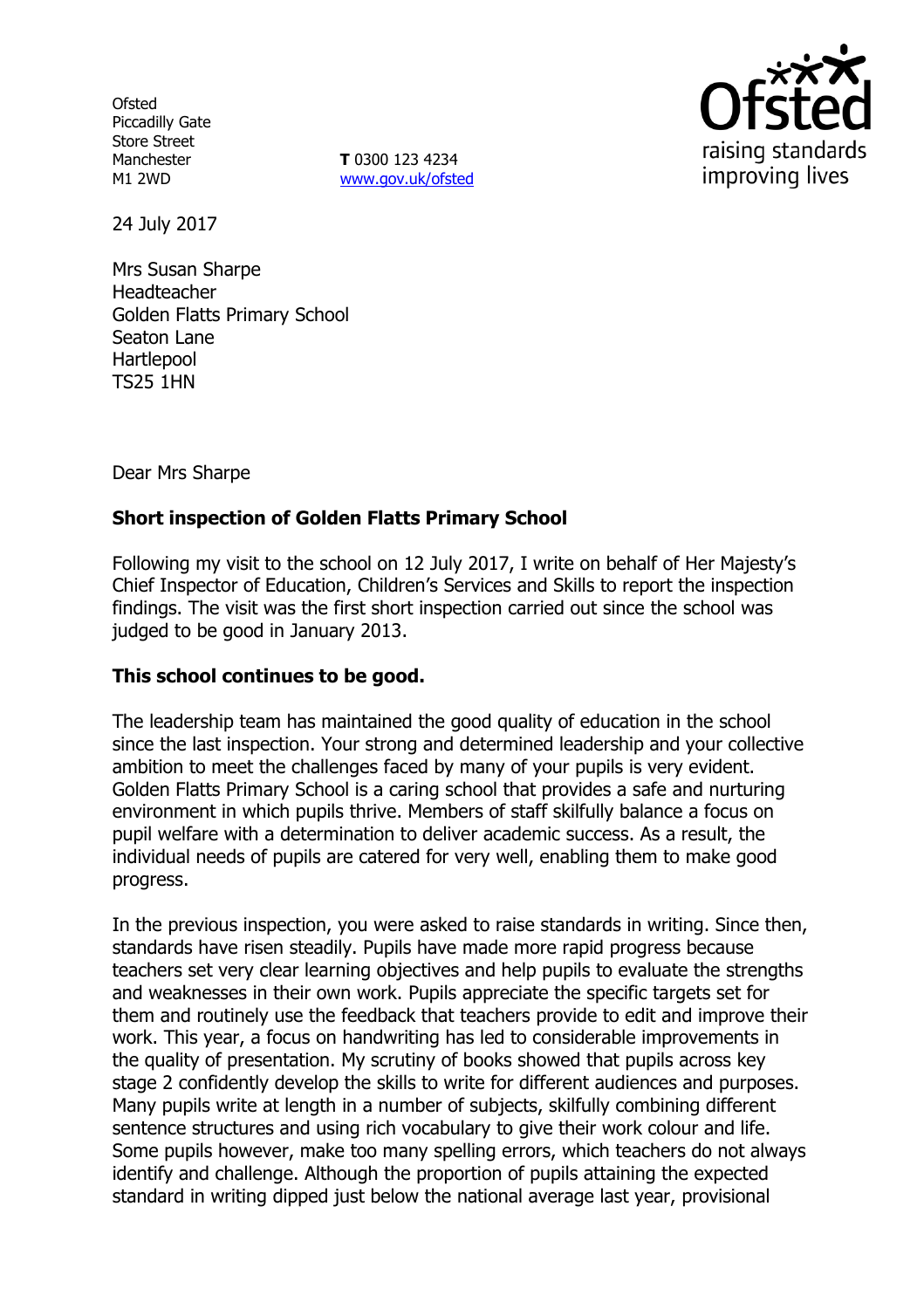

results for 2017 show that four out of five pupils attained the expected standard, and a quarter reached the higher level.

You were also asked in the previous inspection to strengthen the quality of teaching. Since then, you have provided your staff with good training and development opportunities. You commissioned training from a teaching school to help your staff develop the characteristics of outstanding teaching and have provided accredited leadership development programmes for your middle leaders. They, in turn, provide good coaching support for less experienced teachers in the school. Your monitoring of teaching indicates that all teachers are performing well and make a positive contribution to pupils' progress.

Despite securing improvements in teaching and in the quality of writing, some inconsistencies in pupils' outcomes remain. Children make a strong start in the early years and progress well across key stage 1. However, rates of progress in reading, writing and mathematics are less consistent in key stage 2. Last year, pupils made only broadly average progress, and provisional outcomes for 2017 indicate that, in reading, some pupils fell short of the expected standard. Leaders need to be mindful that any variability across subjects needs to be identified and tackled early, so that all pupils, especially the disadvantaged, build effectively on the strong start that they make lower down the school.

Having been headteacher at the school for 11 years, you have decided to move on to another headship at the end of this term. The governors have put in place interim leadership arrangements until a substantive appointment of a new headteacher can be made. Although the governing body of your new school, Lynnfield Primary, has agreed to release you to mentor the interim headteacher, governors should also seek to arrange additional external support for leadership over this period, to ensure that the school's drive for improvement is maintained.

## **Safeguarding is effective.**

Safeguarding of pupils and support and care for the most vulnerable has a high priority at Golden Flatts Primary. All members of staff receive frequent up-to-date training and take action if they have any concerns about a child's safety. Referrals made to you in your role as the designated safeguarding leader are managed sensitively and in a timely manner. Partnerships with external agencies are effective. You ensure that records of good quality are maintained.

The school has a relatively high number of pupils who are looked after by the local authority and an above-average proportion of pupils who have special educational needs and/or disabilities. To meet their needs, you have established good counselling support and developed facilities to help pupils in crisis or struggling to cope. Staff have received specialist training to meet pupils' social and emotional needs. Partnerships with parents are strong. Pupils benefit considerably from the support they receive and many make good progress academically, despite the difficulties they face.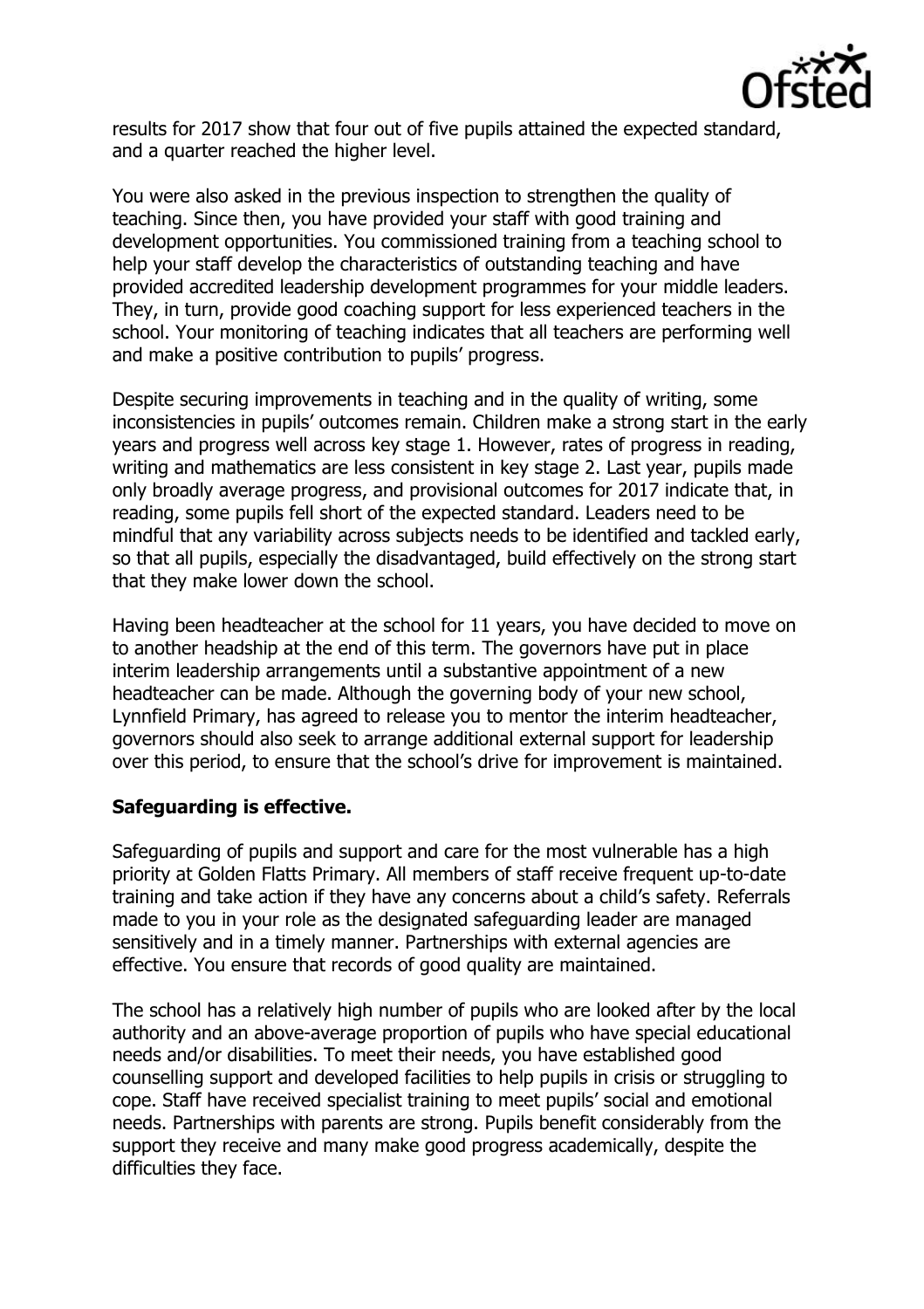

# **Inspection findings**

- Children make a good start in the early years. Accepting some children before they turn three years old has proved successful; they make good progress in the Nursery. Accurate assessment of need and good teaching ensure that children with starting points well below those expected for their age make strong progress. You have used early years pupil premium funding wisely to provide specialist teaching for speech and communication skills. Last year, the proportion of children attaining a good level of development by the end of the Reception year rose to be in line with the national average. Provisional assessments for this year show further improvement, with all the disadvantaged children in the cohort reaching the expected standard.
- $\blacksquare$  The teaching of reading skills in the early years and key stage 1 is a strength of the school. Outcomes in the Year 1 national phonics screening check have been consistently above the national average since the last inspection. Pupils quickly progress from learning the sounds that letters make to reading fluently. Pupils who fall short of the expected standard receive regular additional support and nearly all attain the standard when retested in Year 2. In key stage 2, pupils regularly read texts together, and teachers guide pupils effectively to develop their depth of understanding and ability to infer meaning. Some teachers, however, do not expect pupils to answer in full sentences or to use specific vocabulary, which limits the quality of their responses.
- You have refined your approach to tracking pupils' progress and now have very tight systems in place. Teachers and governors receive a thorough analysis of the progress made by each class at key points across the year. These analyses are used as the context for pupil progress meetings, which hold teachers tightly to account. Good additional support is provided for pupils at risk of falling behind. This includes after-school tutoring of small groups delivered by teachers and higher-level teaching assistants. Pupils told me that they really value this support. Although your assessment and tracking of pupil progress is sophisticated, outcomes in this year's key stage 2 reading test were well below your prediction. Initial analysis of their test papers shows that pupils did not demonstrate strong enough comprehension skills. I looked closely at the books and assessments of pupils who fell short of the standard. I agree that these pupils had consistently demonstrated the expected standard in their assessed work across Year 6. Nevertheless, leaders should now conduct a thorough review of why outcomes in reading dipped this year and ensure that the curriculum across key stage 2 fully develops pupils' reading skills to at least the expected standard.
- Your plans for improvement this year have included a focus on reducing the proportion of pupils who miss school regularly. Last year, the level of persistent absence was well above the national average. Your focused efforts this year, in partnership with the local authority attendance team, have reduced this. Even so, persistent absences for this year remain above the 2016 national average. A key issue is the number of families who take unauthorised holidays during term time. You have not fined families in the past for poor attendance, although governors are considering reviewing their attendance policy and introducing the use of fines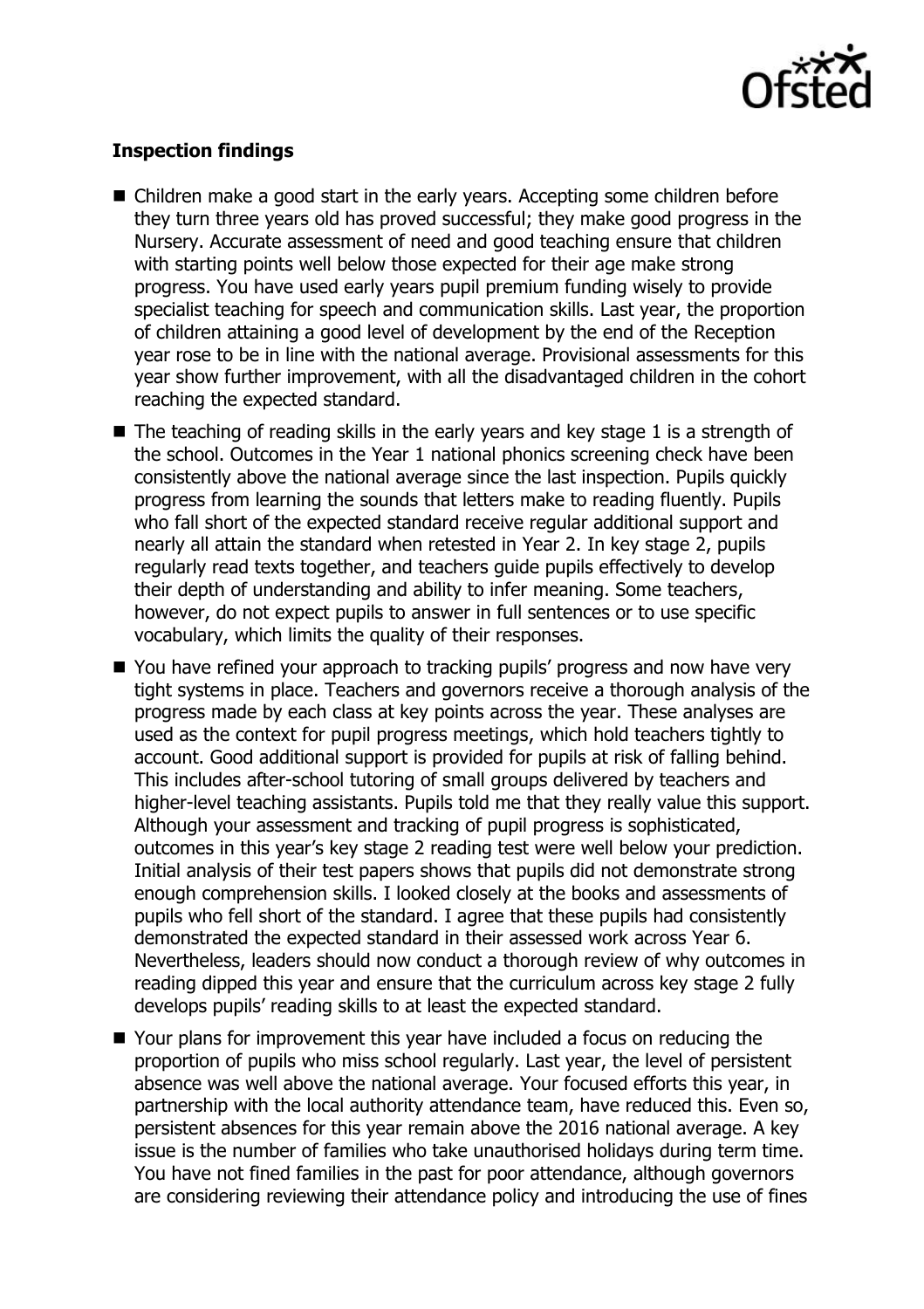

to send a clear message to the community. Further improving attendance and reducing persistent absence remain a priority for the school.

- Nearly two thirds of pupils come from disadvantaged backgrounds, and many of them enter the school with skills well below those typical for their age. In recent years, the attainment of disadvantaged pupils has lagged behind that of other pupils nationally at the end of each key stage. Although disadvantaged pupils make similar progress to other pupils nationally, the gap between their attainment and that of other pupils has not closed consistently across different subjects. Your assessments for 2017 show these gaps are now being tackled more effectively. The gap has been closed in the early years and reduced significantly at key stage 1. In other classes, gaps are narrowing due to the welltargeted additional support being provided. Some variability remains, however, because in some year groups disadvantaged pupils have complex needs, which inhibit their academic progress.
- The governors have a good understanding of the school's strengths and weaknesses. Records of their meetings show that they scrutinise the progress that pupils make across the year and ask probing questions about the impact of leaders' work. Governors set appropriate objectives for you and ensure that the performance of teachers is managed robustly. The governors are strongly committed to ensuring that the school continues to move forwards in the interim period until a new headteacher can be appointed.

# **Next steps for the school**

Leaders and those responsible for governance should ensure that:

- $\blacksquare$  the teaching of reading, in particular comprehension skills, is improved so that outcomes in reading at the end of key stage 2 are at least in line with those in writing and mathematics
- pupils routinely spell common words correctly and learn to spell subject-specific vocabulary to a high order
- overall attendance improves and persistent absence reduces to at least match levels seen nationally.

I am copying this letter to the chair of the governing body and the director of children's services for Hartlepool. This letter will be published on the Ofsted website.

Yours sincerely

Chris Smith **Her Majesty's Inspector**